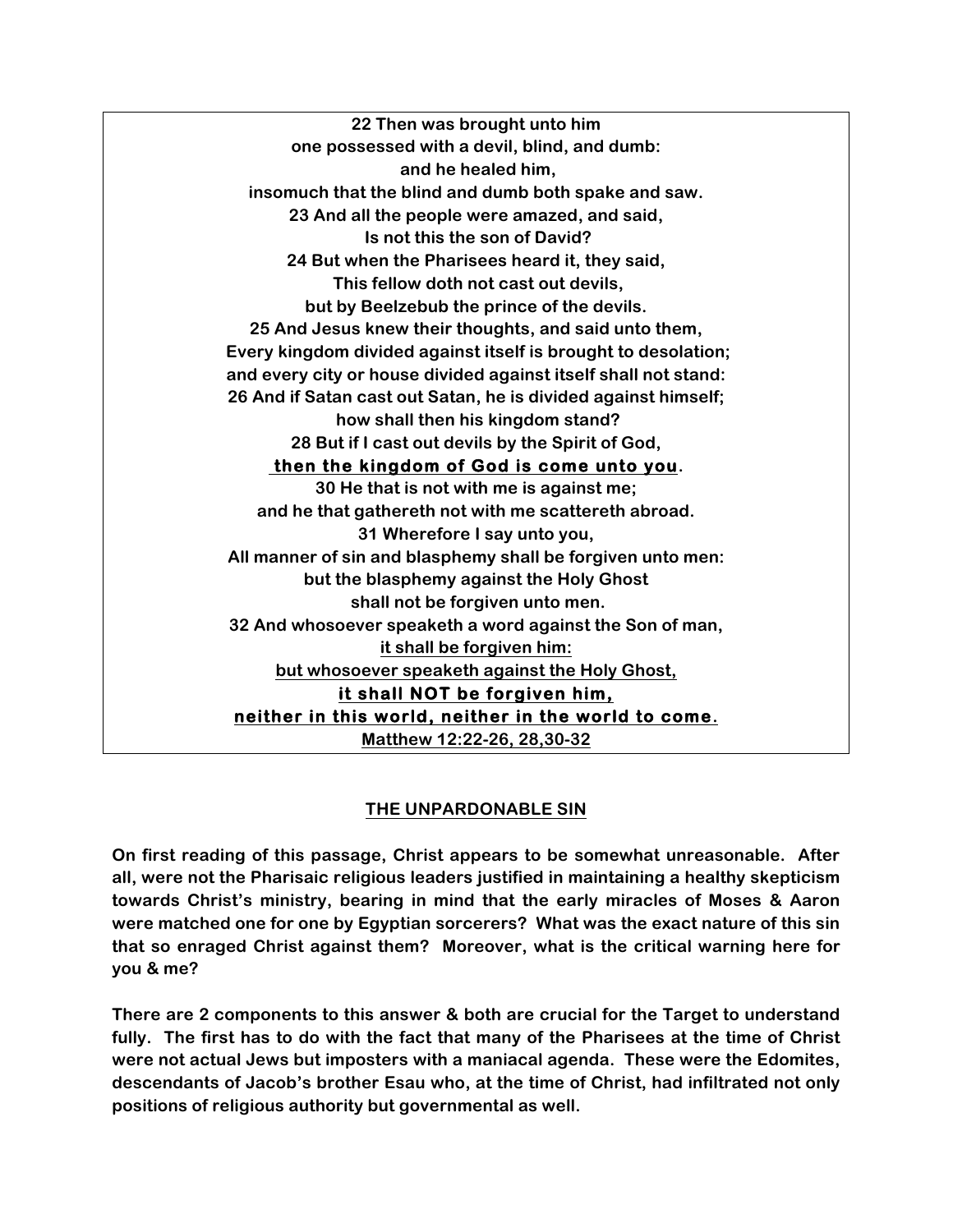**Decades earlier a series of historical events conspired to give the Edomites opportunity to forge a tight political alliance with the Roman government, benefitting from the fact that Rome did not concern itself with issues outside the scope of its own self-interests. Certainly the Roman capital had little incentive to regard the deep-seeded antipathy of the Edomites towards their Jewish cousins. From the Roman perspective the Jewish & Edomic races were physically & culturally indistinguishable, both being descendants of the Abrahamic line of Semites. Thus, their history of chronic in-fighting was irrelevant to the Romans. As a result, Edomic Pharisees were permitted to assume positions of religious dominance in Jerusalem while the family of Edomic Herodians secured the seat of the Judean governorship & were known for their own peculiar brand of brutality against the Jewish people.** 

**(information taken from Bill O'Reilly-Killing Jesus)** 

**Both Edomic branches did in fact believe that Christ was the Jewish Messiah & both were complicit in their efforts to sabotage his mission, the first of these efforts being Herod's failed attempt to murder Christ in his infancy.**

> **Then Herod, when he saw that he was mocked of the wise men, was exceeding wroth, and sent forth, and slew all the children that were in Bethlehem, and in all the coasts thereof, from two years old and under, according to the time which he had diligently inquired of the wise men. Matthew 2:16**

**The conspiracy heightened during the three-year ministerial period until it culminated in the crucifixion. Thankfully, this event was God's plan B & turned out to be Satan's worst nightmare.**

> **The Pharisees therefore said among themselves, Perceive ye how ye prevail nothing? behold, the world is gone after him. John 12:19**

**If we let him thus alone, all men will believe on him: and the Romans shall come and take away both our place and nation. 49 And one of them, named Caiaphas, being the high priest that same year, said unto them, Ye know nothing at all , 50 Nor consider that it is expedient for us, that one man should die for the people,**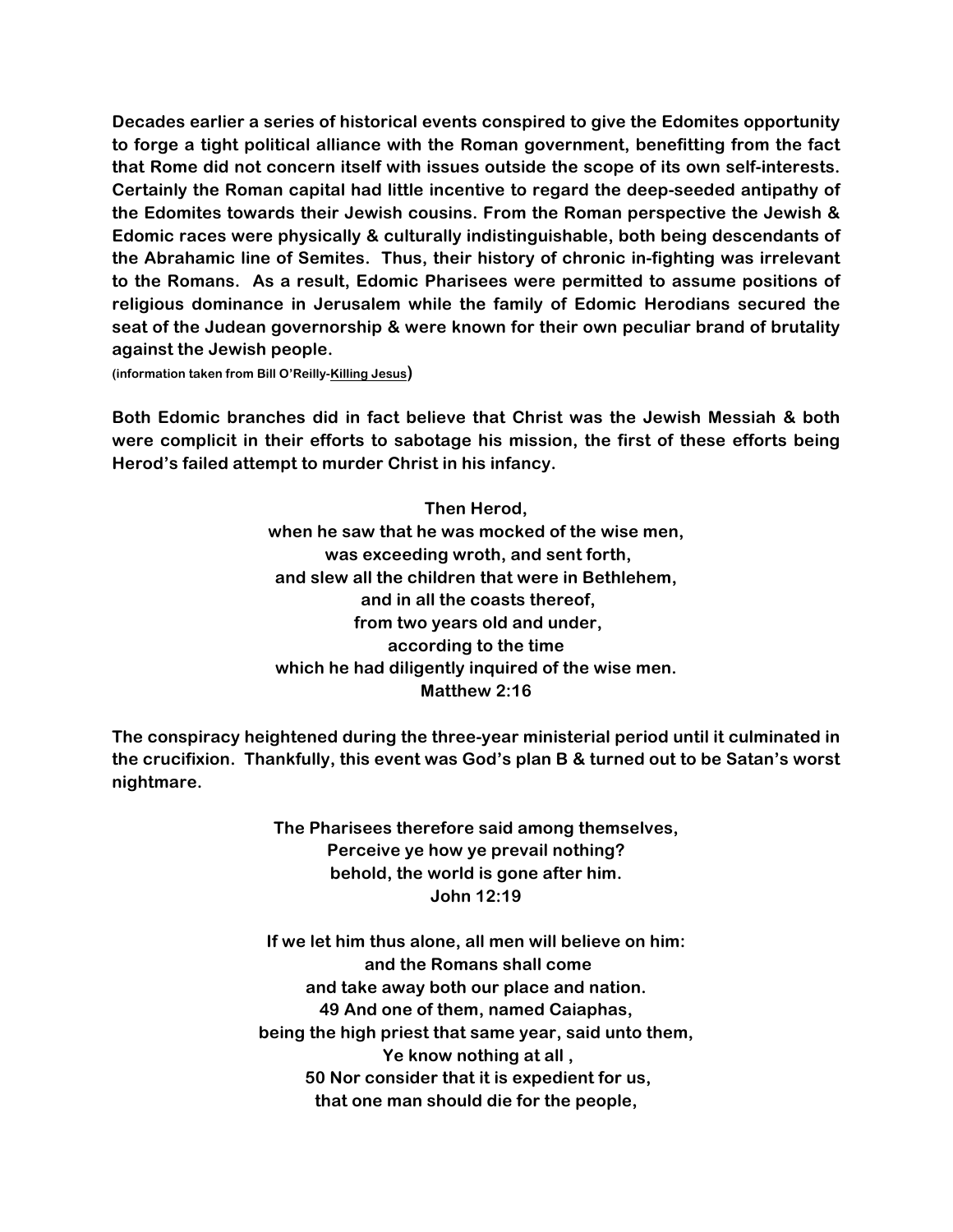#### **and that the whole nation perish not. John 11:48-50**

# **And the Pharisees went forth, and straightway took counsel with the Herodians against him, how they might destroy him. Mark 3:6**

## **For he (Pilate) knew that the chief priests had delivered him (Christ) for envy. Mark 15:10**

**While most were not themselves Jews, the Pharisees managed an iron clad control over Jerusalem's impoverished Jewish believers by inflicting upon them an onerous & embellished set of ordinances called the Oral Law. These religious leaders are those who for millennia have systematically conspired with the enemies of God to 'take the name of the Lord in vain'. Their hidden satanic agenda was certainly no secret to either John the Baptist or Christ.** 

## **John the Baptist:**

**But when he saw many of the Pharisees and Sadducees come to his baptism, he said unto them, O generation of vipers, who hath warned you to flee from the wrath to come? 8 Bring forth therefore fruits meet for repentance: 9 And think not to say within yourselves, We have Abraham to our father…. Matthew 3:7-9**

#### **Christ's words:**

**7 Howbeit in vain do they worship me, teaching for doctrines the commandments of men. 8 For laying aside the commandment of God, ye hold the tradition of men, as the washing of pots and cups: and many other such like things ye do. 9 And he said unto them, Full well ye reject the commandment of God, that ye may keep your own tradition. Mark 7:7-9**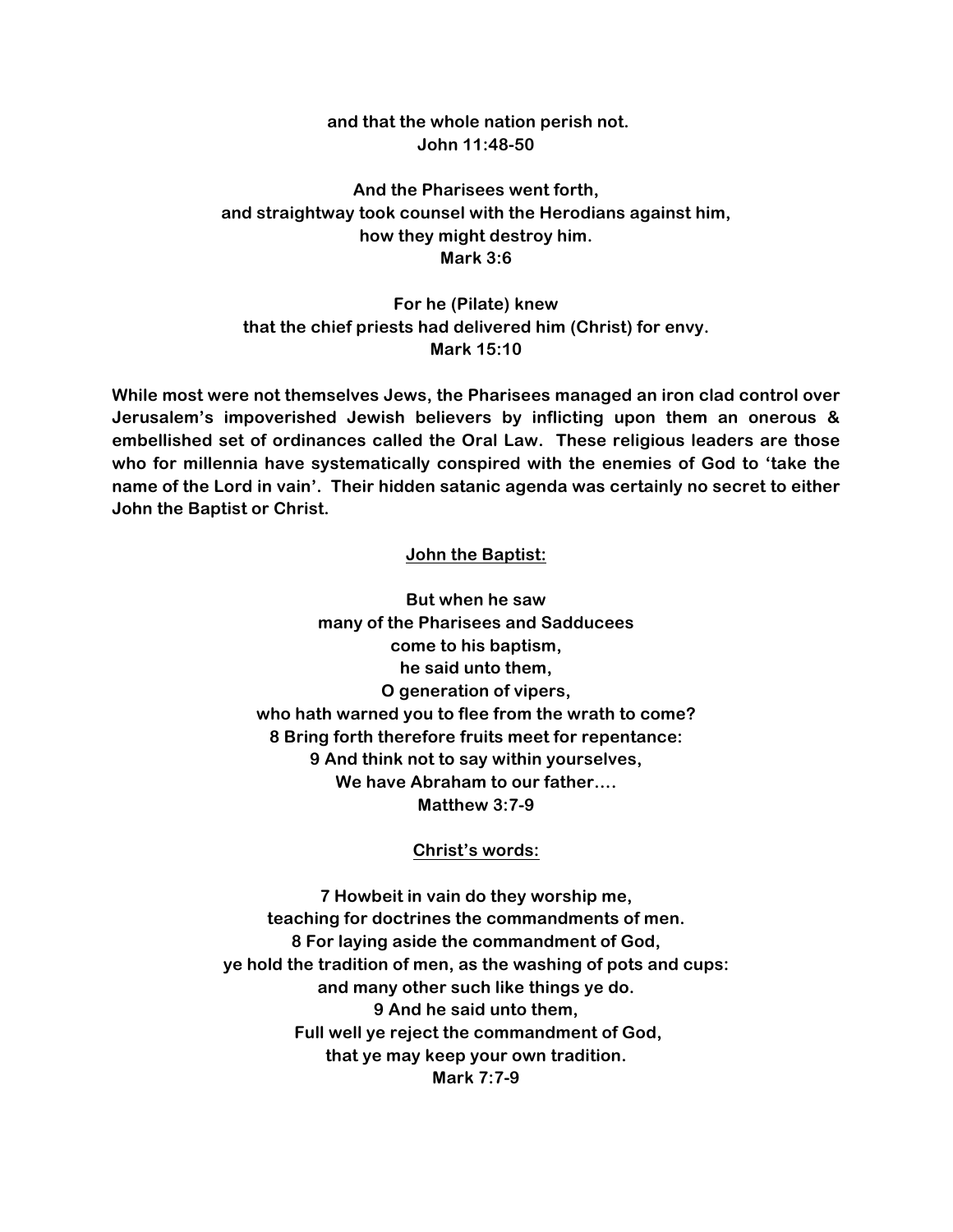**Ye are of your father the devil, and the lusts of your father ye will do. He was a murderer from the beginning, and abode not in the truth, because there is no truth in him. When he speaketh a lie, he speaketh of his own: for he is a liar, and the father of it. John 8:44**

**Woe unto you, scribes and Pharisees, hypocrites! for ye are as graves which appear not, and the men that walk over them are not aware of them. Luke 11:44**

**What you must be aware is that the fierceness with which the Edomic line coveted the Israelite blessings two thousand years ago has never been diminished. Their covert campaign to annihilate the Israelite people & usurp their blessing status is ongoing to this day.** 

**Christ to the church of Smyrna:**

**I know thy works, and tribulation, and poverty, (but thou art rich) and I know the blasphemy of them which say they are Jews, and are not, but are the synagogue of Satan. Revelation 2:9**

**Christ to the church of Philadelphia:**

**Behold, I will make them of the synagogue of Satan, which say they are Jews, and are not, but do lie; behold, I will make them to come and worship before thy feet, and to know that I have loved thee. Revelation 3:9**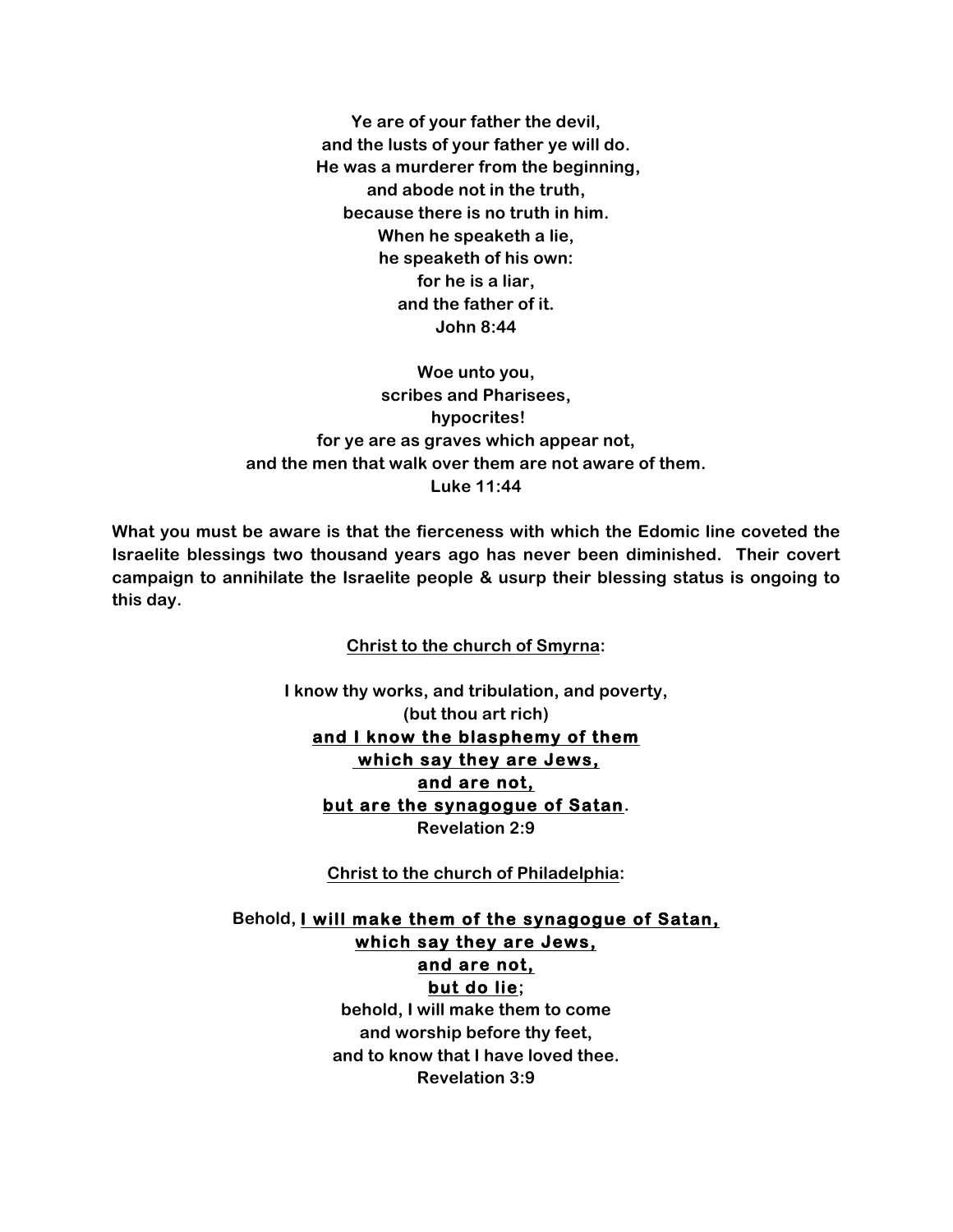**These are major players in the class of Illuminati power brokers that, as you know by now, hold monopoly style control over all extant forms of global media, banking & big military agendas. They have also purposefully established the false religions that burgeoned off of, & compete against, authentic Christianity such as Roman Catholicism, Islam & New Age Protestantism as well as having infiltrated legitimate Christian teaching schools & source materials where they incorporate a host of insidious doctrinal distortions. These are the same covert powers that have installed mediocre intellectuals such as Peter Singer in positions of academic importance with the sole commission to steer masses of unwitting & impressionable youth into embracing atheism as the new cultural religion, thereby eliminating a whole generation of potential competitors from the multi-dimensional endgame in which we find ourselves.**

**Their mastery in the area of mind control was evidenced two thousand years ago by their unchallenged imposition of religious fear & subverted doctrine causing otherwise well-meaning Jews to collude in the slaughter of their own Messiah. Since then their prowess in this area has been vastly multiplied given their experiential increase over time combined with the gains of modern communication technology.**

## **Christ's heart breaking lament to the Jews that rejected him:**

**O Jerusalem, Jerusalem, which killest the prophets, and stonest them that are sent unto thee; how often would I have gathered thy children together, as a hen doth gather her brood under her wings, and ye would not! 35 Behold, your house is left unto you desolate: and verily I say unto you, Ye shall not see me, until the time come when ye shall say, Blessed is he that cometh in the name of the Lord. Luke 13:34-35**

**While the sin committed by the enemies of God against the Holy Spirit is not one that you & I are in danger of committing, there is a second component to the unpardonable sin that has a direct & dire warning each of us would be well advised to heed. It is the sin that was committed by most of the devout Jews who were witnesses to Christ's first coming. It is the sin of remaining blind & deaf.**

**The prophetic promise of a coming Messiah has been the defining hope of all the generations of God's people since Moses spoke of him in the wilderness. Yet, when anticipation converts to reality it is not without its own brand of intruding discomforts.**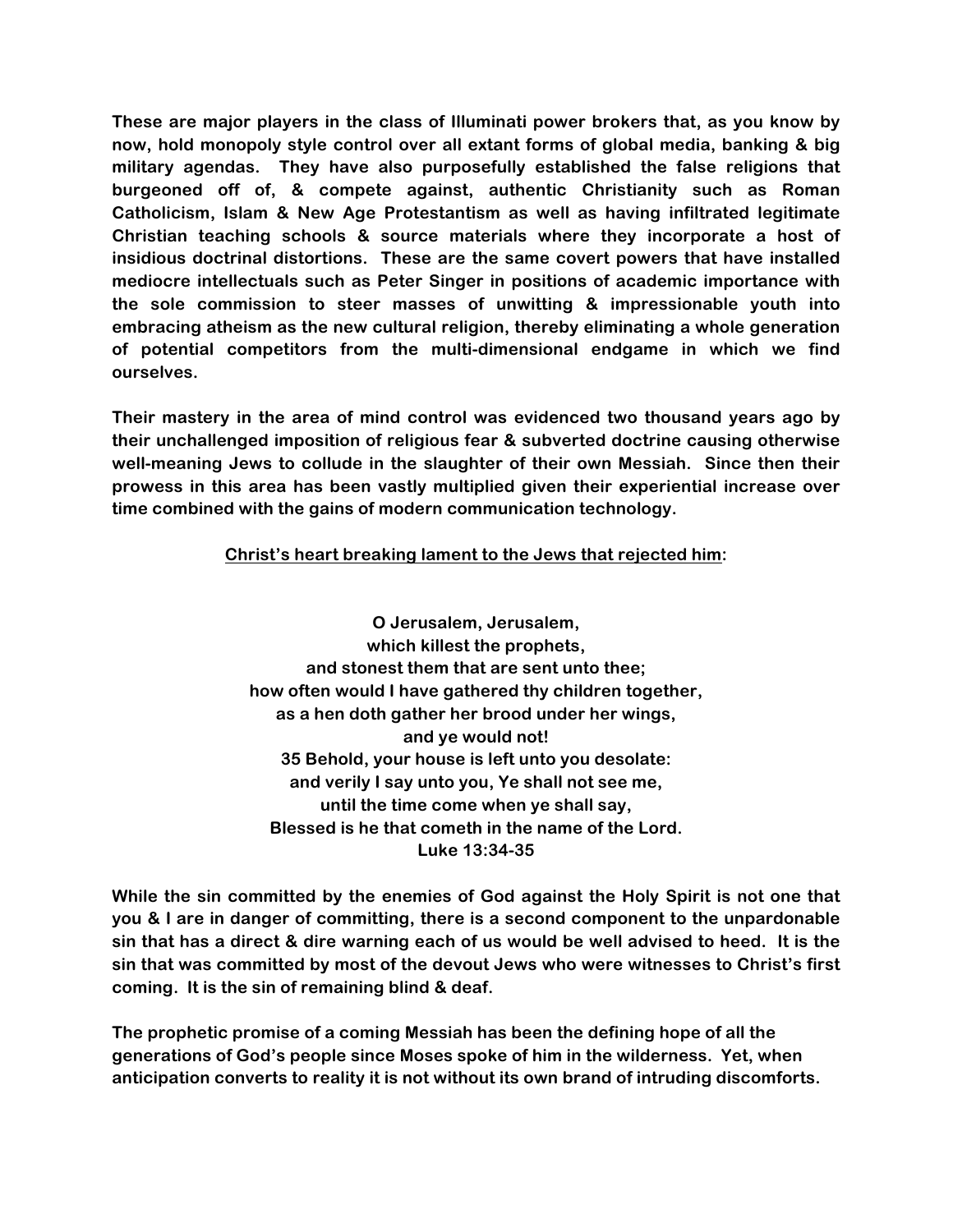**There is a sudden emergence of unexpected demands for new & heightened insights, painful self-appraisals as well as an increase in moral responsibility.** 

**As the kingdom of God had come upon his people during Christ's first visitation, it has come upon us yet again in preparation for his second arrival &, as you well know, it is not an easy task to digest the ramifications of this event. However, in spite of the emotional trauma we are experiencing, as Christians we are not exempt from the requirement to hear & see when Christ, through the conduit of the Holy Spirit he has sent to guide us into all Truth, is in communication with us. Remaining consistently obtuse to the 'miraculous' messages you are being given or, worse, crediting the Illuminati for every one of them will result in the dissipation & eventual cessation of the call. Rejecting the voice of the Holy Spirit is to reject all hope.**

> **23 If any man have ears to hear, let him hear. 24 And he said unto them, Take heed what ye hear: with what measure ye mete, it shall be measured to you: and unto you that hear shall more be given. 25 For he that hath, to him shall be given: and he that hath not,**

#### **from him shall be taken even that which he hath.**

**Mark 4:23-25**

**Ours is but a short & rapidly closing window of opportunity that will NEVER repeat itself. An inability to discern the beaconing of Christ's Spirit is nothing less than fatal. To fail in this endeavor is to risk not being counted as one of his. I implore you to open your eyes, open your ears & above all, open your hearts to receive the long awaited promise.**

> **27 My sheep hear my voice, and I know them, and they follow me: 28 And I give unto them eternal life; and they shall never perish, neither shall any man pluck them out of my hand. John 28-27**

> > **13 Howbeit when he, the Spirit of truth, is come, he will guide you into all truth: for he shall not speak of himself; but whatsoever he shall hear, that shall he speak:**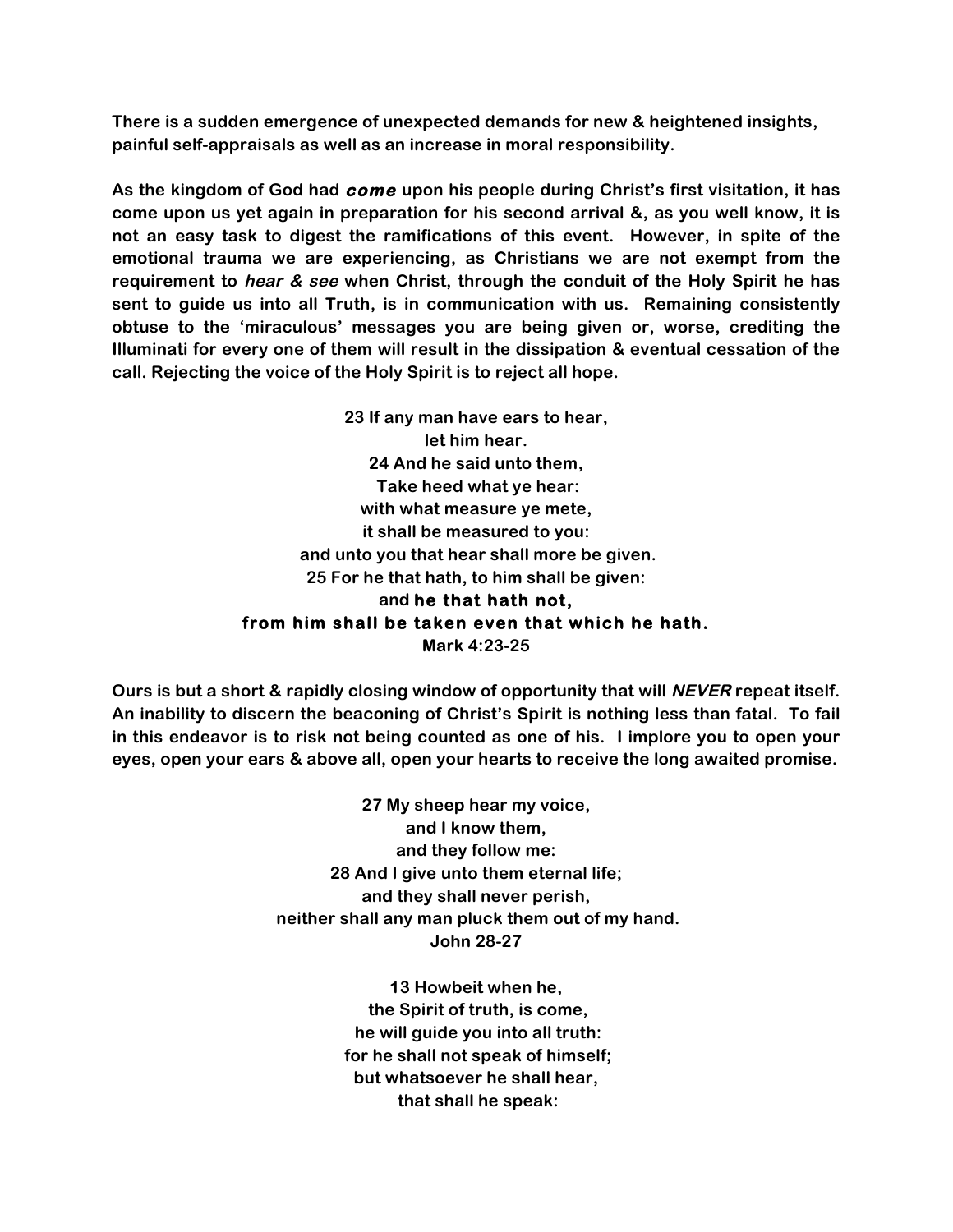**and he will shew you things to come. John 16:13**

**15 For this people's heart is waxed gross, and their ears are dull of hearing , and their eyes they have closed; lest at any time they should see with their eyes, and hear with their ears, and should understand with their heart, and should be converted, and I should heal them. 16 But blessed are your eyes, for they see: and your ears, for they hear . Matthew 13:15-16**

**He answered and said unto them, When it is evening, ye say It will be fair weather: for the sky is red. 3 And in the morning, It will be foul weather to day: for the sky is red and lowring . O ye hypocrites, ye can discern the face of the sky; but can ye not discern the signs of the times? Matthew 16:2-3**

**Woe unto thee, Chorazin! woe unto thee, Bethsaida! for if the mighty works, which were done in you, had been done in Tyre and Sidon, they would have repented long ago in sackcloth and ashes. 22 But I say unto you, It shall be more tolerable for Tyre and Sidon at the day of judgment, than for you. 23 And thou, Capernaum, which art exalted unto heaven, shalt be brought down to hell: for if the mighty works, which have been done in thee, had been done in Sodom, it would have remained until this day.**